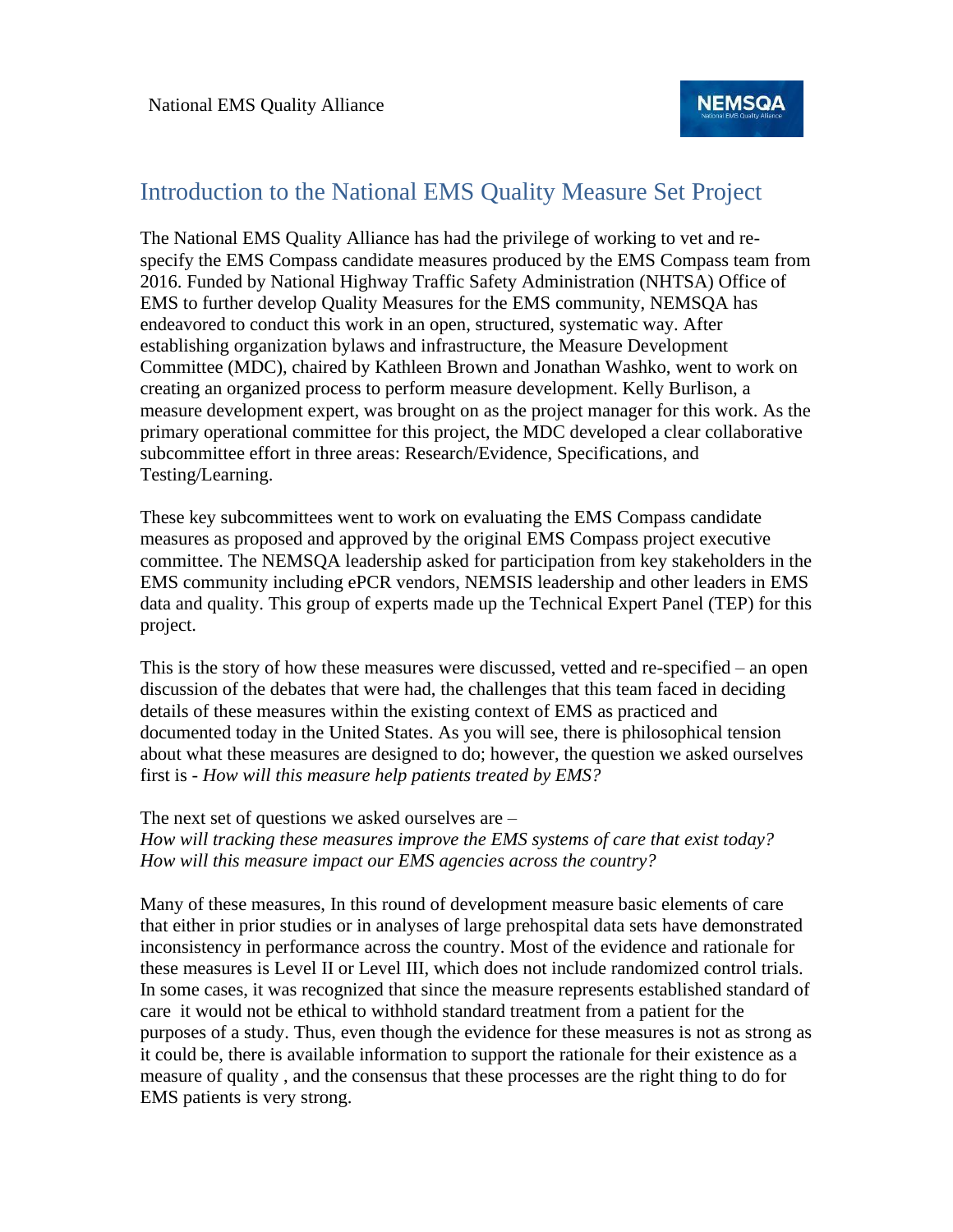

Each of these 14 measures were discussed at length and supporting evidence from the research, specifications and testing/learning subcommittees were brought to bear at two key meetings of the TEP on April  $15<sup>h</sup>$ , 2019 and August 5, 2019.

While each measure was discussed in detail during the meetings of the TEP, one overarching item that was discussed at length that applies to all measures is the definition of *911 Request* and how it is defined. The TEP agreed that the measures should be limited to emergency requests, but also understood there are many ways an emergency request can be made at the local level. After much discussion, the TEP decided to use the standards set by Medicare for 911 Request, which is-911 Request must be in accord with local 911 or equivalent service dispatch protocol. By using the Medicare standard which includes the equivalent protocol, the TEP feels that other methods of emergency requests, other than 911 calls, will be included in the denominator criteria. This is also in line with the NEMSIS registry, as 911 requests and equivalents map to the registry data element of eResponse.05

#### Clarifications and Definitions.

Each measure was broken down into parts, or elements, required for calculation. Since all the EMS Compass 2.0 measures were proportion measures, which means they calculate percentage scores, their elements include numerators and denominators. Some of them also include denominator exclusions.

For the purposes of quality measurement, *numerator* is defined as the processes or outcomes expected for each encounter defined in the denominator. The measure numerator essentially defines the action that satisfies the conditions of the measure.

For the re-specified measures, *denominator***,** which can also be referred to as the *initial population*, refers to the encounters being evaluated for performance. The encounters included in the denominator share a common set of specified characteristics.

In some of the re-specified measures, *denominator exclusions* are used, which specify encounters or patients that should be removed from the denominator before determining if numerator criteria are met. Denominator exclusions are used when the clinical processes or outcomes expected in the numerator do not apply to the subset of patients/encounters.

Other descriptive items are also included in the measure specifications, including measure title, score interpretation, definition, guidance and evidence, and rationale. These items provide additional information on the background, intent, and implementation of each measure. This package of comprehensive information should provide a detailed and informative picture of each measure.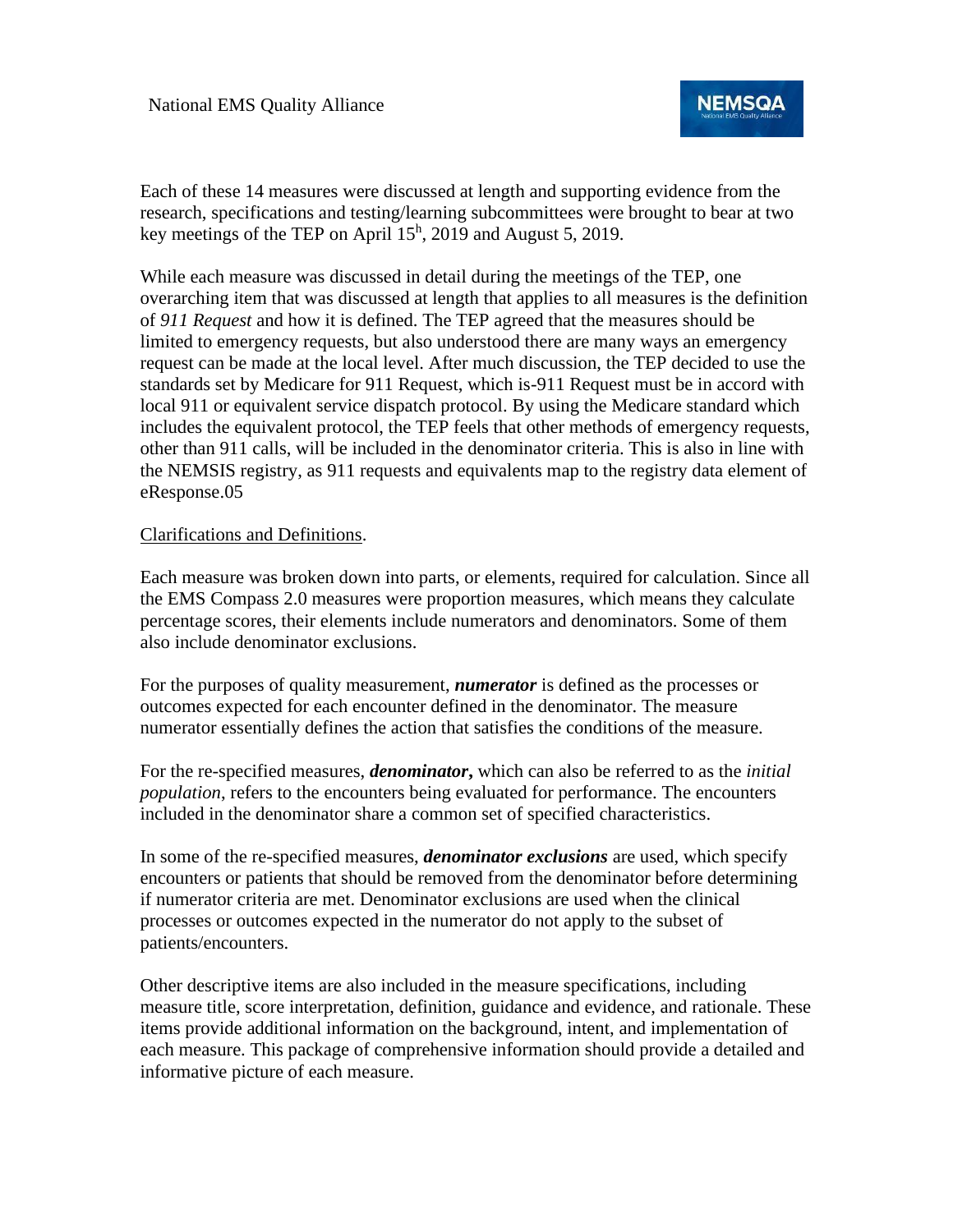### Hypoglycemia-01: Treatment Administered for Hypoglycemia

Direct evidence for treating hypoglycemia/low blood sugar in the EMS environment is not available. However, it has clearly the standard of care for patients who have the condition. The medical community/literature understands that untreated hypoglycemia can cause brain injury, coma and other consequences. AS noted above a randomized trial of this therapy would not be ethical. Clearly, EMS has a role in giving early treatment, be it oral, IV or IO delivery. Patients, wherever they may be, should have access to this critical, simple antidote for a life-threatening condition. The intent of this measure is to determine if treatment is being administered to EMS patients who are experiencing hypoglycemia.

The denominator, or initial population included in this measure is EMS encounters for patients who have a clinical condition associated with hypoglycemia. After much debate and discussion, it was decided that the initial population could be captured in one of two ways– encounters for patients with a documented primary or secondary impression of *Altered Mental Status* and a blood sugar less than 60 ug/mL (The TEP decided on this number because it is the most specific/lowest and captures the sickest patients), OR, encounters for patients with a primary impression of *Hypoglycemia* with a documented GCS of <15 or an AVPU score of V, P or U. The TEP believes that this denominator will offer the best opportunity to identify the patients affected by this condition.

Because the definition of and treatment for hypoglycemia in the newly born (< 24 hours old) has different parameters this population of patients has been excluded from the denominator for Hypoglycemia-01. Any EMS responses for this population of patients who meet the inclusion criteria should be removed from the denominator.

The numerator consists of EMS responses for patients who receive the care expected (and was documented!)– in this case, these are the number of patients from the denominator who receive sugar in one way or another. Many medication codes correlate to the NEMSIS capture of this treatment including IV/IO and oral formulations of dextrose and glucose; however, there is no existing treatment code for "food" We understand that some of our EMS treated patients will get this care but not be recorded for electronic specification. NEMSQA anticipates this may lower overall treatment percentages for any given EMS agency – this is likely to affect EMS agencies throughout the country. NEMSQA also hopes that NEMSIS and ePCR vendors will consider adding this code in the next round of updates so that agencies can get credit for this treatment.

Different EMS systems will allow different treatment for hypoglycemia at different levels – some BLS may be able to use a glucometer to find this condition but if the patient cannot take oral glucose, their only option is to transport without ALS backup - in this type of system, there may be a lower rate of EMS treatment of hypoglycemia compared to other similar systems. This low number might therefore incentivize the system to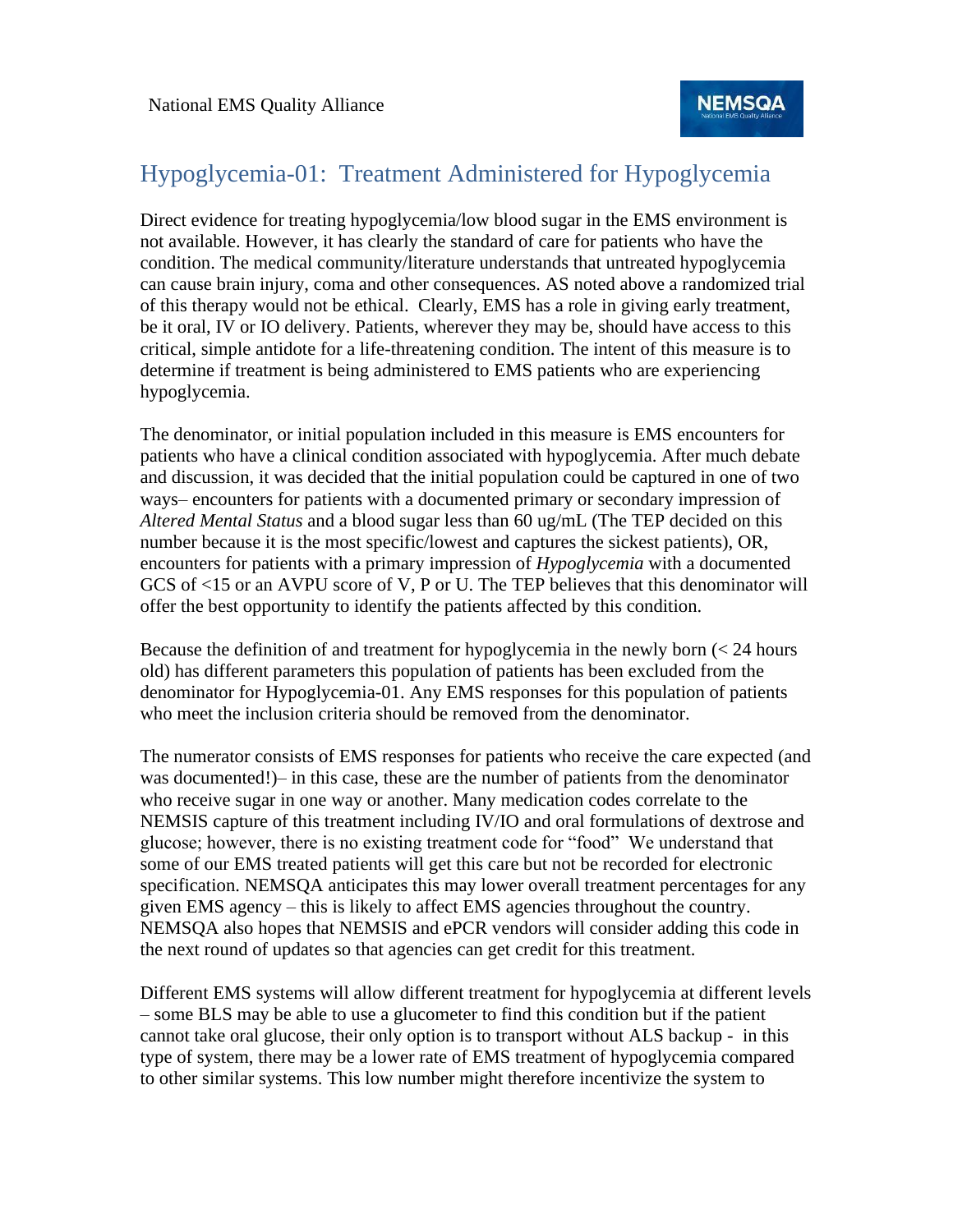

adapt, add resources to EMS or look for mutual aid to improve the rates of improvement for their patients suffering from hypoglycemia.

### Pediatrics-01: Pediatric Respiratory Assessment

This measure also does not have direct evidence to support its validity. However, it is known that providers often express discomfort with assessment of children and that respiratory distress is one of the most common serious conditions encountered by EMS providers in pediatric patients. The TEP agreed this measure is clinically important and there is value to measuring it. The medical community agrees that, if a pediatric patient is experiencing respiratory distress, a respiratory assessment should be conducted. Performing the respiratory assessment on the patient is the first step to determining if additional clinical interventions are necessary, and it is important that this process in care be measured. The intent of this measure is to determine if pediatric patients experiencing respiratory distress are receiving respiratory assessments.

The denominator, or initial population, for this measure includes EMS encounters for patients less than 18 years of age with a primary or secondary impression of respiratory distress. Those who are familiar with the original EMS Compass candidate measure may recognize the changes in the denominator for the re-specified measure. The inclusion criteria have been expanded from less than 15 years of age to less than 18 years of age and has been expanded to include a general impression of respiratory distress, which could include many different respiratory conditions. These changes mirror what is found in current published guidelines and literature for pediatric respiratory distress and assessments.

The numerator for the re-specified measure has not changed. While the TEP discussed potentially adding additional elements of a respiratory assessment, such as auscultation of the lung, it was ultimately decided to limit the numerator to SPO2 and respiratory rate measurements, due to feasibility concerns. While there are other elements to a respiratory assessment, Pediatrics-01 focuses on the completion and documentation of these two elements.

To the experienced EMS Professional, Pediatrics-01appears to state the obvious – Every patient should have an assessment of their respiratory status. However, documentation of this fundamental element of care is often not completed , This may be simply a documentation omission but may also represent an incomplete clinical assessment or perhaps because providers are less comfortable assessing children than adults An agency or system can use this measure to identify gaps in standard care or documentation of that care and target areas for improvement. This will drive recognition for the importance of this measure.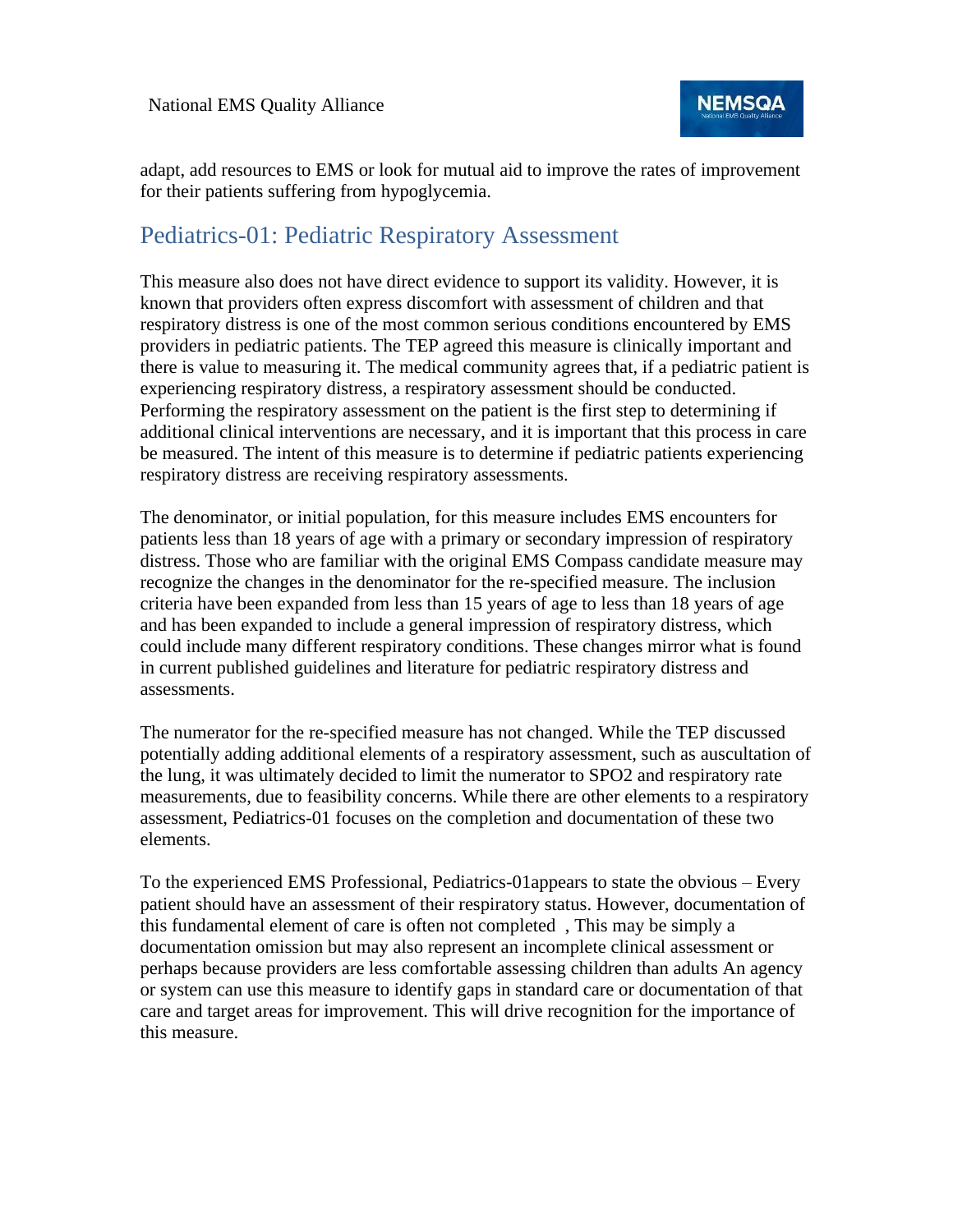# Pediatrics-02: Administration of Beta Agonist for Pediatric Asthma

Asthma is a common disease among both children and adults, and a common reason for EMS calls. With EMS being utilized so often for pediatric asthma exacerbation, the TEP felt strongly about continuing to include this measure in the measure set. There is strong evidence demonstrating the benefits of albuterol administration to patients with an acute asthma exacerbation in the Emergency Department setting based on patient centered outcomes. There is also evidence to support that it can be administered safely and effectively by EMS. There are also national guidelines that support this measure. The intent of this measure is to determine if pediatric patients experiencing asthma exacerbation are receiving a beta agonist.

The denominator for Pediatrics-02 includes EMS responses for patients 2-18 years of age with a primary or secondary impression of asthma. The reason why patients less than 2 years of age are not part of the inclusion criteria The rationale for this exclusion is to exclude patients with wheezing form other etiologies such as bronchiolitis in which the evidence dose not support routine use of beta- agonists. The inclusion criteria for age has also been changed to include patients up to 18 years of age, as the evidence continues to support administering beta agonist medications to this age group. The TEP felt it important to include the entire pediatric population in the measure, rather than creating an upper limit of 15 years of age in the inclusion criteria.

Two substantive changes were made to the numerator of Pediatrics-02 during the measure re-specification process. In order to meet quality standards for the measure, not only does a beta agonist have to be administered, but it must be an **aerosolized** beta agonist; and the beta agonist must be **administered by an EMS professional**. There was meaningful discussion among the members of the TEP in order to get to these changes. TEP members felt requiring that beta agonist medication be administered by an EMS professional makes Pediatrics-02 a true quality measure, as improvement can be driven by the EMS providers themselves.

Every State and Region will have variation with regard to availability of Advanced Life Support, Basic Life Support and First Responders as well as protocols for care of pediatric patients with asthma. In considering this measure, the TEP envisioned a patientcentric stance – in other words – it doesn't matter who is responding, or, if BLS cannot administer albuterol in a particular state or region, if the patient is not receiving this important, possibly life-saving medication in the course of their EMS care, there might be an opportunity to make system changes to address this lack of care.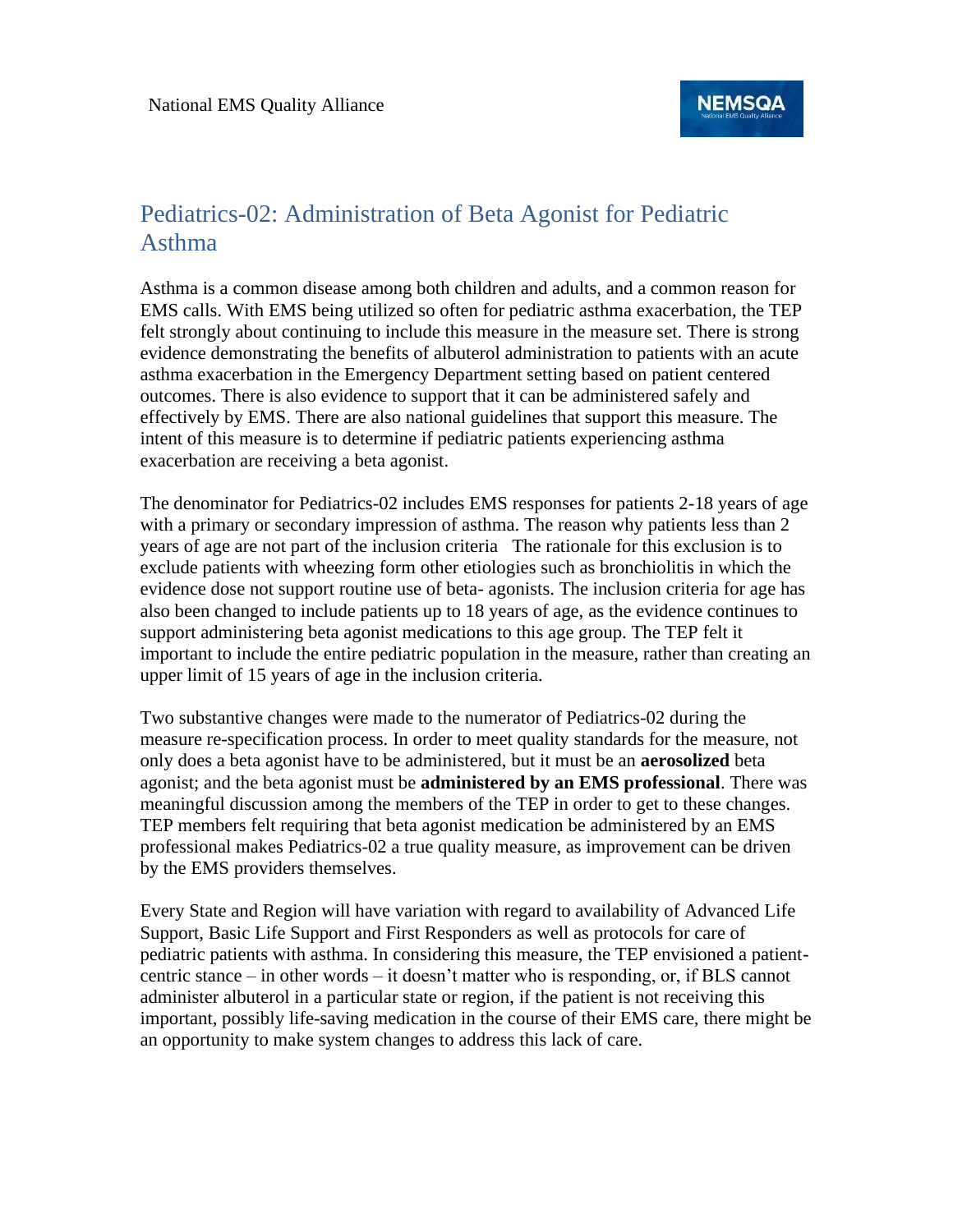### Pediatrics-03: Documentation of Estimated Weight in Kilograms

Pediatrics-03 is classified as a pediatrics measure in the EMS Compass 2.0 Measure Set, but its intent is deeply rooted in safety. There is significant published literature that attributes pediatric medication errors to errors in converting pounds to kilograms while dosing a medication. With pounds and kilograms commonly being confused, leading to pediatric medication errors, Pediatrics-03 is important for measuring a clinical documentation process that can lead to better patient outcomes. The intent of Pediatrics-03 is to determine if the weight of EMS pediatric patients is being documented in kilograms.

The denominator for Pediatrics-03 includes EMS responses for patients less than 18 years of age who receive a weight-based medication during the EMS response. The TEP discussed this inclusion criteria at great length, even considering developing a measure that would assess documentation of weight in kilograms for all pediatric patients, regardless if a weight-based medication was administered. However, after much discussion, it was determined to leave weight-based medication in the inclusion criteria so the true intent of the measure, which is to reduce medication errors, will not get lost. During the re-specification project, the inclusion criteria was also expanded so EMS responses for patients up to 18 years of age are measured, rather than limiting it to patients less than 15 years of age. The decision to expand the age range of the inclusion criteria was made to ensure the process of documenting weight in kilograms is encouraged for all pediatric patients.

The numerator for Pediatrics-03 was not changed during the measure re-specification project. EMS professionals can meet the performance for Pediatrics-03 in one of two ways – documenting the patient weight in kilograms or documenting a length-based weight.

Pediatric patients make up approximately 5-10% of patients taken care of by EMS. Critical pediatric patients make  $up < 1$  percent of these patients. The accurate dosing of many medications to pediatric patients requires calculation based on the patient's weight in kilograms. In these rare high stress situations, he likelihood of making a medication error on a pediatric patient is high even when the weight is measured and documented appropriately. Measuring this specific population will drive regions/systems to consider how they are performing this critical task and how they can improve. This will, in turn, lead to an EMS system that will have higher likelihood of providing the correct dose to a patient thereby improving the safety of medication administration.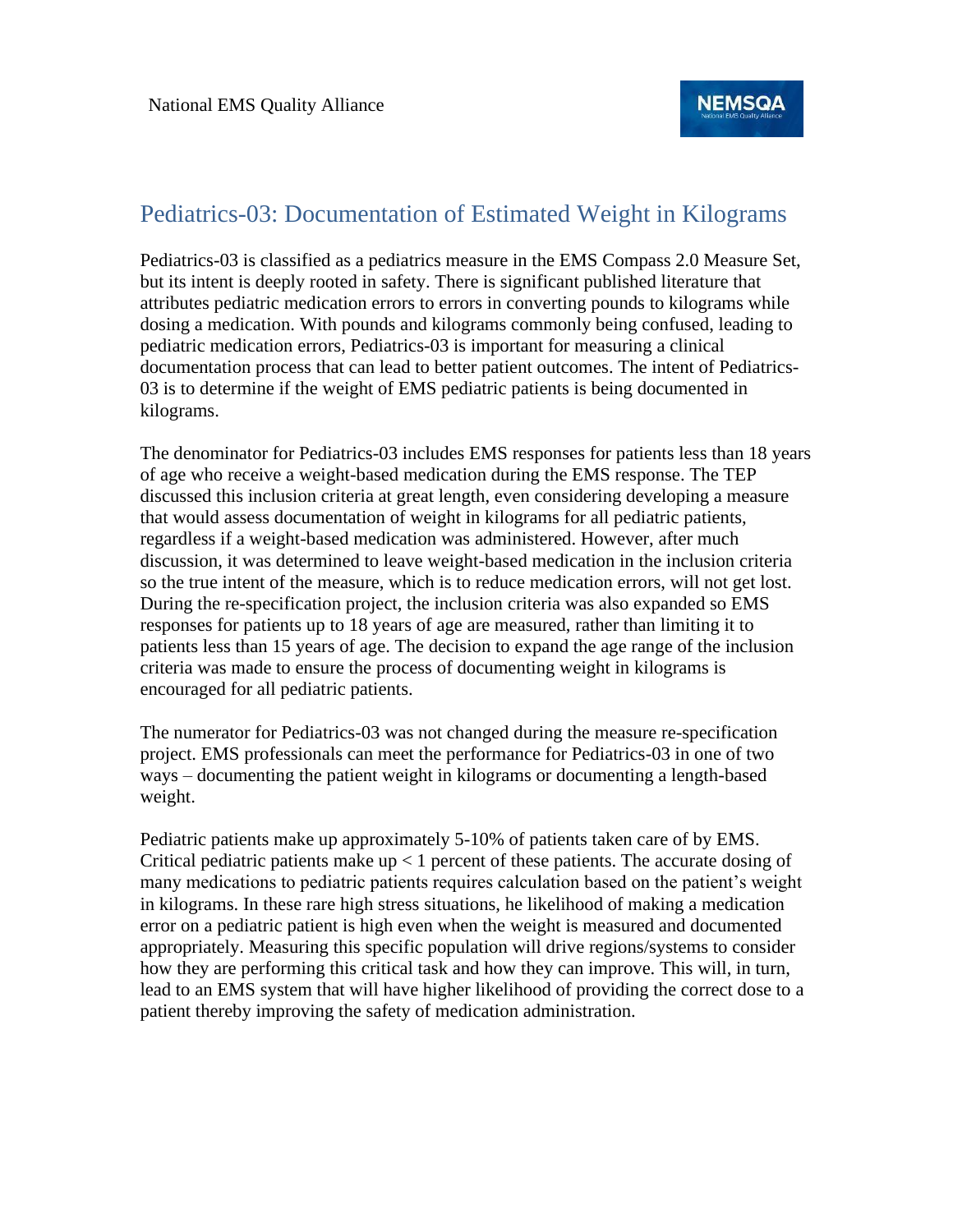#### Seizure-02: Patient with Status Epilepticus Receiving Intervention

EMS is commonly faced with caring for patients with status epilepticus, The published rationale and guidelines support this measure – patients experiencing status epilepticus utilize EMS for care and the efficacy of treatments (e.g., benzodiazepines) is evident. There is also strong evidence that earlier of treatment of status epilepticus results in improved patient outcomes. With the current evidence and guidelines, Seizure-02 remains in the EMS Compass 2.0 Measure Set, with the intent of measuring whether or not patients with status epilepticus are receiving benzodiazepines.

During the re-specification project, no substantive changes were made to the denominator of Seizure-02. The denominator remains EMS response for patients with a primary or secondary impression of status epilepticus. However, the TEP did remove the definition of status epilepticus from the measure denominator. After much discussion, the TEP decided that limiting the condition of "status epilepticus" to a specific definition would incidentally exclude a large number of patients who meet the intent of the measure. The intent being treatment of patient with active seizures while in the care of the EMS professional. The final decision was to remove the measure definition and to allow each EMS provider (or agency) to determine if the patient they are treating is experiencing status epilepticus, either by following their own agency's guidelines or using their own assessment skills.

The specifications for the numerator for Seizure-02 have been narrowed down to include only benzodiazepines as an intervention at terminating a patient's status seizure. This does not change the intent of the original EMS Compass candidate measure, but rather makes the measure more specific, focusing on one, evidence-based clinical process, rather than leaving it open-ended for interpretation.

EMS systems have the opportunity to provide well evidenced benefit to patients by initiating prehospital treatment of status epilepticus. EMS agencies and systems can use this measure to establish how often they are providing this potentially lifesaving therapy. If variability in care or areas for improvement are identified quality improvement efforts can be targeted for this group of patients.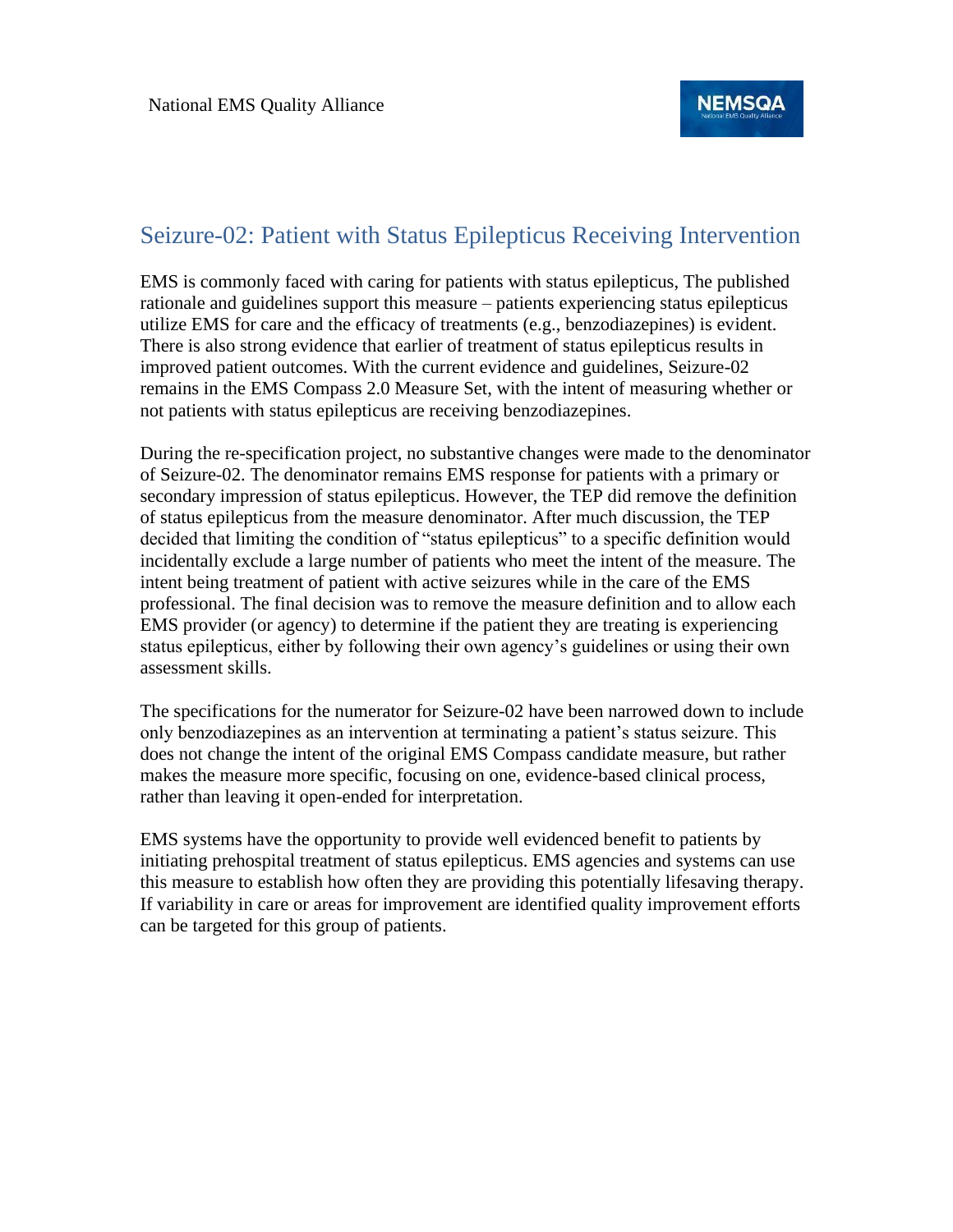## Stroke-01: Suspected Stroke Receiving Prehospital Stroke Assessment

Because stroke is such a significant public health problem, and timing of treatment is so important to achieve better patient outcomes, the TEP felt strongly that Stroke-01 has value to the EMS Community. While the direction of published evidence can vary for prehospital stroke scales, it is widely understood that stroke assessments are helpful tools in helping identify patients with stroke and determining which facilities are most appropriate for their transport. The intent of this measure is to determine how many suspected stroke patients are receiving prehospital stroke assessments (and having the assessment documented), on scene during the EMS encounter.

No changes were made to the denominator of Stroke-01 during the re-specification project. The TEP determined that the denominator used in the original candidate measure is appropriate. However, a denominator exclusion was added to the measure – patients who are unresponsive and unable to participate in the assessment. For the purposes of this measure, patients who are unresponsive will be excluded and not be counted in the measure calculation, since they are not able to participate in the stroke assessment.

The numerator for this measure includes EMS responses for patients who had a stroke assessment performed on scene during the EMS response. The addition of *on scene* to the numerator ensures that the stroke assessment was conducted during the EMS response and by the EMS professional, which protects the intent of the measure. During the project, the TEP discussed limiting the stroke assessments to certain types, such as CPSS or LAMS; however, the experts decided against limiting to specific assessment types, as the intent of the measure is to determine if any stroke assessment was performed.

As Stroke Systems of Care become more robust across the country and EMS becomes an increasingly important partner in identifying stroke, this measure will support a key task of prehospital providers in the care of stroke patients – making the diagnosis and key transport decisions.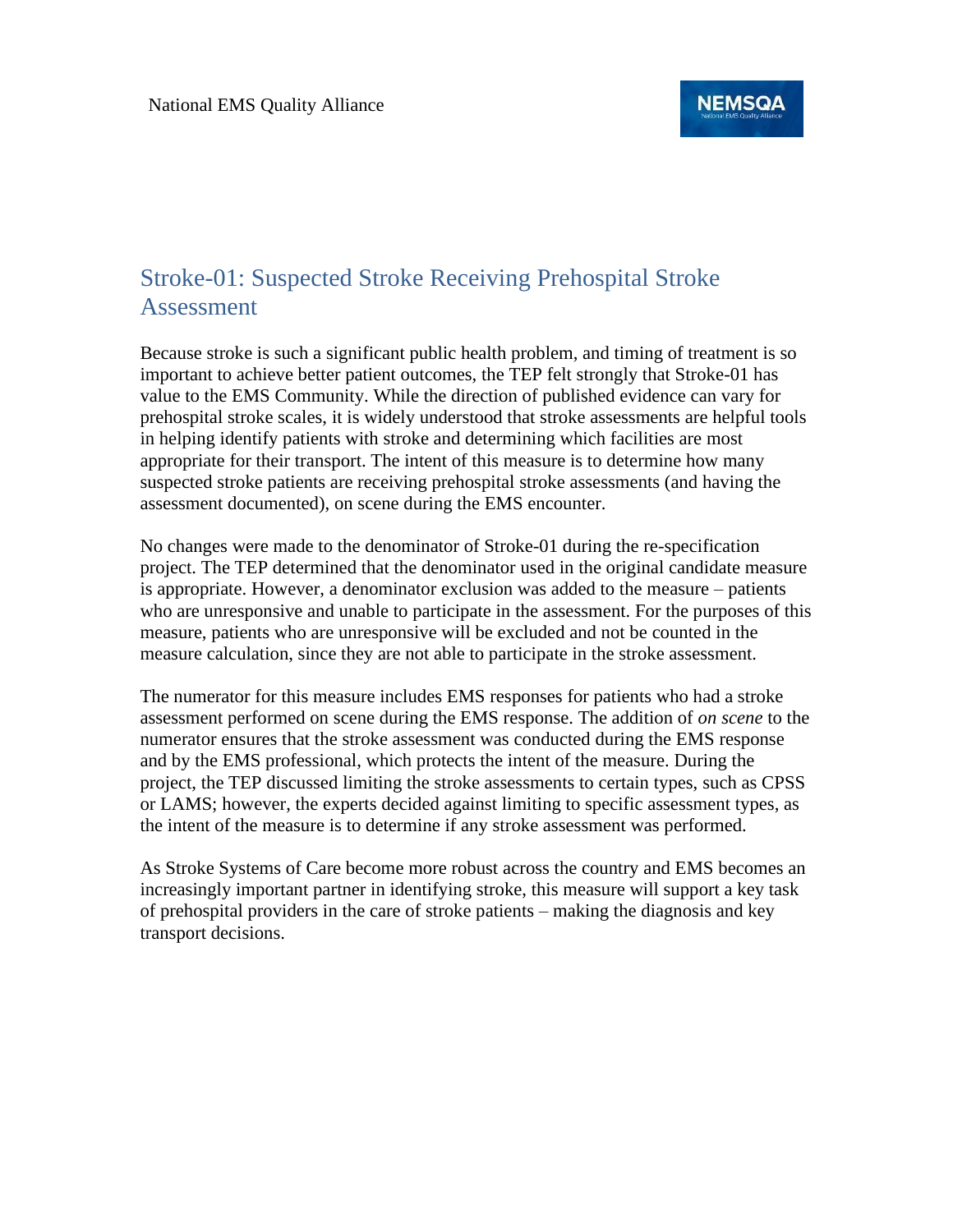

### Trauma-01: Pain Assessment of Injured Patients

EMS has a role in assisting with pain management and it is important that pain is assessed and documented. There is evidence of variability in how often pain is assessed and treated by EM professionals. The intent of this measure is to determine if pain is assessed (and documented) for injured patients who are transported by EMS.

The most substantive change made to the denominator during the re-specification process was the change from EMS responses to EMS **transports**. This change was made to ensure the accurate population of patients is being measured. During the measure testing phase, when documented pain scale scores were measured for EMS responses, the measure scores were significantly lower than anticipated. However, when the inclusion criteria were changed to transports, the scores were more in line with expectations. The rationale behind this change is many injured patients involved in motor vehicle crashes refuse transport or care by EMS. Since these patients are still part of the inclusion criteria for EMS responses for injured patients, the measure score was being driven down. The change to transports will allow the EMS community to better understand their individual and agency performance for this measure. Additionally, the TEP decided to limit the denominator to patients with a **GCS of 15** or an **A on the AVPU scale**, to ensure only patients who are fully alert and conscious are being included in the denominator.

The numerator for Trauma-01 includes patients with any pain scale value documented during the EMS encounter. This numerator mirrors that of the original EMS Compass candidate measure of Trauma-01.

Assessment and treatment of pain in the prehospital environment is an opportunity for EMS to impact an outcome that is highly valued by patients (relief of pain). Published evidence demonstrates that there is wide variability and opportunities for improvement in this area. EMS systems or agencies can use this measure to assess how they are performing and identify areas for quality improvement efforts.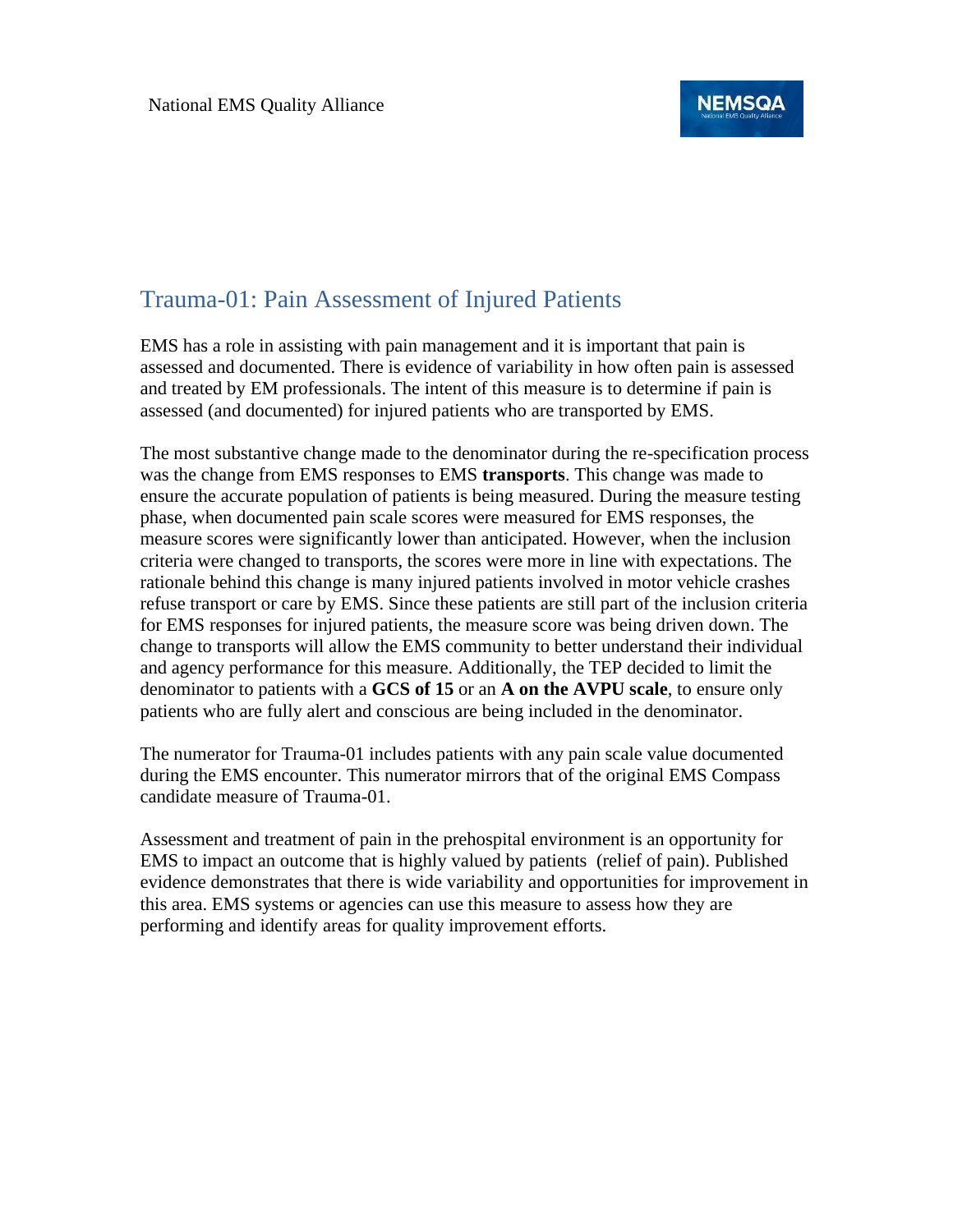

## Trauma-03: Effectiveness of Pain Management for Injured Patients

Trauma-03, an outcome measure, measures the effectiveness of pain management for injured patients who are transported by EMS. The published evidence supporting this measure is similar to that of Trauma-01, as EMS often treats patients with pain and there are many clinical indicators for pain management. The intent of this measure is to determine if pain is being reduced for EMS patients during the EMS encounter. However, for this measure, the TEP feels it is important to note that there are alternative pain management methods to the administration of drugs, and drug administration should be used judiciously. The true intent of this measure is to determine if EMS providers are helping their injured patients feel better, not if they are administering opioids to their patients.

Similar to Trauma-01, the initial inclusion criteria for Trauma-03 was changed to EMS **transports** rather than EMS responses, to ensure the accurate initial population is being captured to protect the true intent of the measure – which is to measure how well EMS is helping injured patients who are in pain feel better. As for the threshold for the initial pain scale score, it remains at **greater than zero**. Much discussion took place among TEP members when it came to decide upon this initial pain score value. However, in the end, the experts decided that the initial value should be any score greater than zero, because, again, the intent of the measure is to measure how well EMS is helping injured patients who are in pain feel better, not to measure the effectiveness of opioid administration or other medication-related outcomes.

While the intent of the numerator for Trauma-03 has not been changed, the language has been revised for clarity. The numerator for this measure includes EMS transports for patients with two or more documented pain scores and a final pain score value less than the first documented pain score. In order to determine if the clinical outcome for this measure has been met, a calculation must be completed.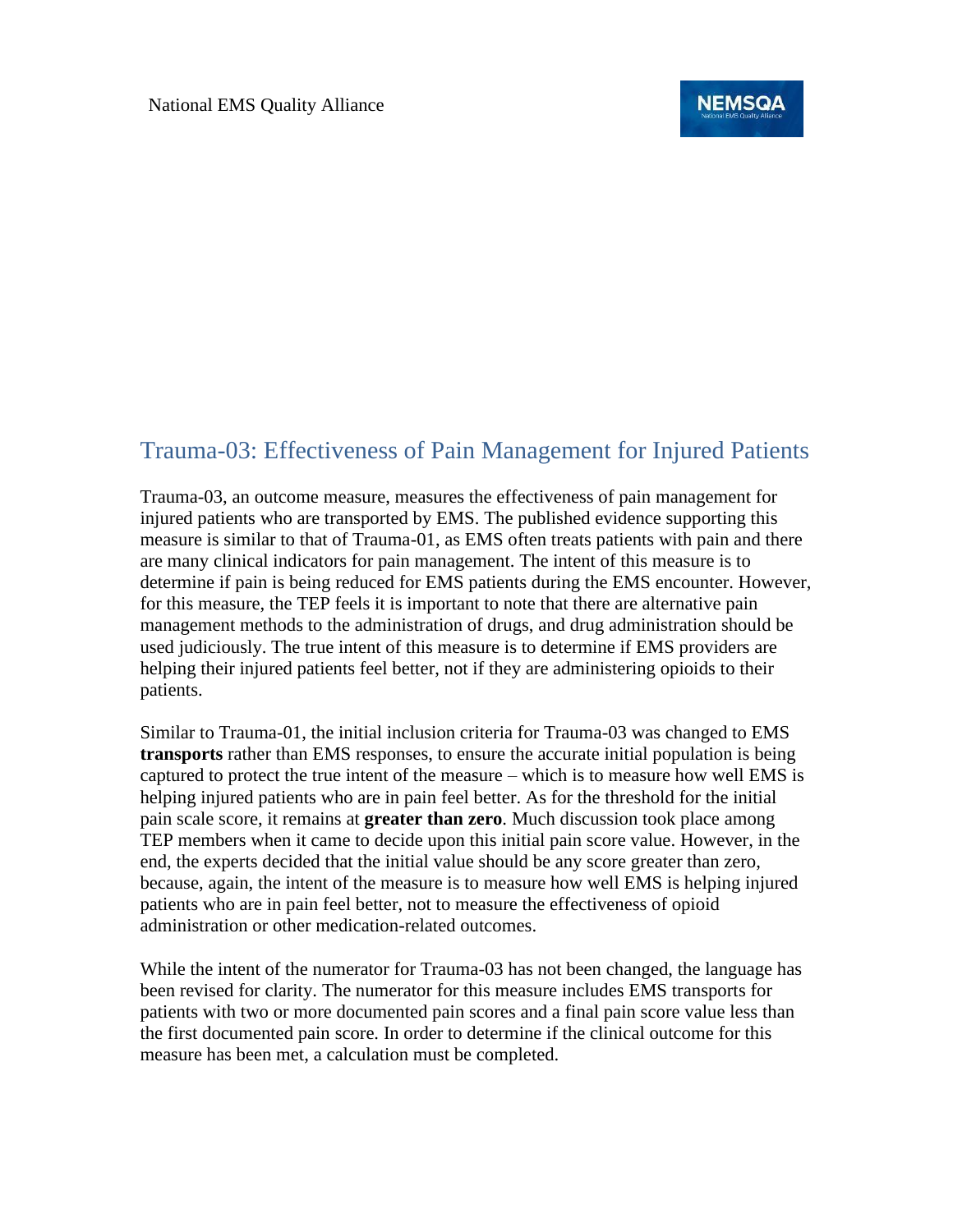

### Trauma-04: Trauma Patients Transported to the Trauma Center

Trauma-04 was designed using CDC guidelines for Field Triage of Trauma Patients. Along with the CDC guidelines, published literature clearly supports this measure, as patients who receive appropriate trauma care often have better outcomes. As this measure was being re-specified, the TEP discussed many concerns with the pragmatic implementation of this measure – including the availability of trauma centers in rural communities and whether the measure should focus on transporting patients to the appropriate level of trauma center. While there are many possible variations and stratifications of this measure, the TEP ultimately decided to stay with the intent of the original EMS Compass candidate measure, which is measuring if patients with trauma are being transported to a trauma center.

During the re-specification process, the TEP closely reviewed the CDC Guidelines for Field Triage, which were used to build the denominator for this measure. Originally, in the EMS Compass candidate measures, Step 1, 2, and 3 criteria were part of the denominator inclusion criteria. But, after reviewing the guidelines again, the TEP decided to remove Step 3 from the denominator for the re-specified measure, as Steps 1 and 2 identify the most seriously injured patients. The experts determined that limiting the denominator to **Steps 1 and 2** will satisfy the intent of the measure without running the risk of over transporting patients to trauma centers who may not need the care of such a facility.

As stated above, much discussion was had about the numerator of Trauma-04. While everyone on the TEP agreed that transporting a trauma center is the best course of treatment for certain patients, it was noted that trauma centers are not always available or well-defined. The TEP discussed many different options for the numerator for Trauma-04, including transporting patient with trauma to the nearest hospital and transporting patients to a specific level of trauma center. However, the final measure has been specified to require the patient to be transported to a trauma center.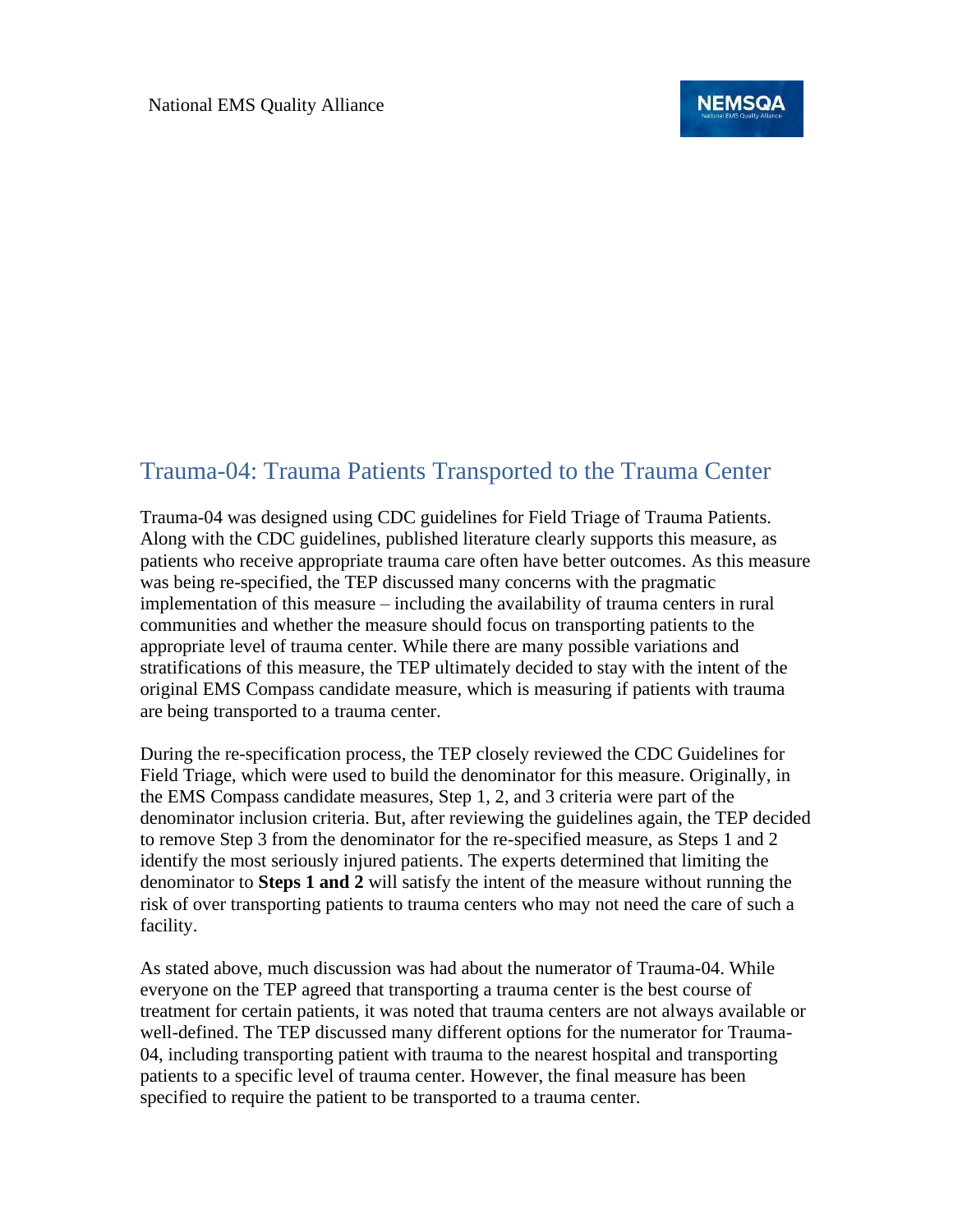

The TEP understands concerns about limited access to trauma centers in certain communities and concerns that some hospitals labeled as trauma centers may not be as equipped as others. But, as measurement is used to drive change, the TEP hopes data collected from Trauma-04 will help drive change in the availability and standards of trauma centers across the nation.

# Safety-01 – Safety-02: Use of Lights and Sirens During Response/Transport

Safety-01 Safety-02 focus on the judicious use of lights and sirens during response to scene (Safety-01) and during patient transport (Safety-02). These measures may have the strongest evidence any measure in the EMS Compass 2.0 Measure Set. There are strong guidelines and published studies that support the limited use of lights and sirens to protect not only the public but also EMS providers and patients from potential danger, as a consequence of lights and sirens use. The intent of these two measures is to determine how often EMS professionals are not using lights and sirens during response and transport.

The denominator for these measures is the total number of EMS responses/transports originating from a 911 request. The TEP decided not to add denominator exclusions to these measures, as even though there may be times were an EMS provider is responding to a high-risk emergency or transporting a high-acuity patient, the principle this measure was built upon is, *Above All Do No Harm,* and in order to uphold this principle and the intent of the measures, lights and sirens usage on all EMS responses and transports will be measured.

The numerator for both Safety-01 and Safety-02 was changed during the measure respecification process. The original measures released as part of the candidate EMS Compass measure set were inverse measures, meaning lower measure scores indicated better quality. However, to eliminate confusion of the measure score interpretation, the TEP decided to change the measures to standard scoring, where higher scores will indicate better quality. This means the numerator for both Safety-01 and Safety-02 measure the process in which lights and sirens were **not** used.

The TEP understands the use of lights and sirens is often governed by state or local agency protocols. However, quality measures are built upon published guidance and